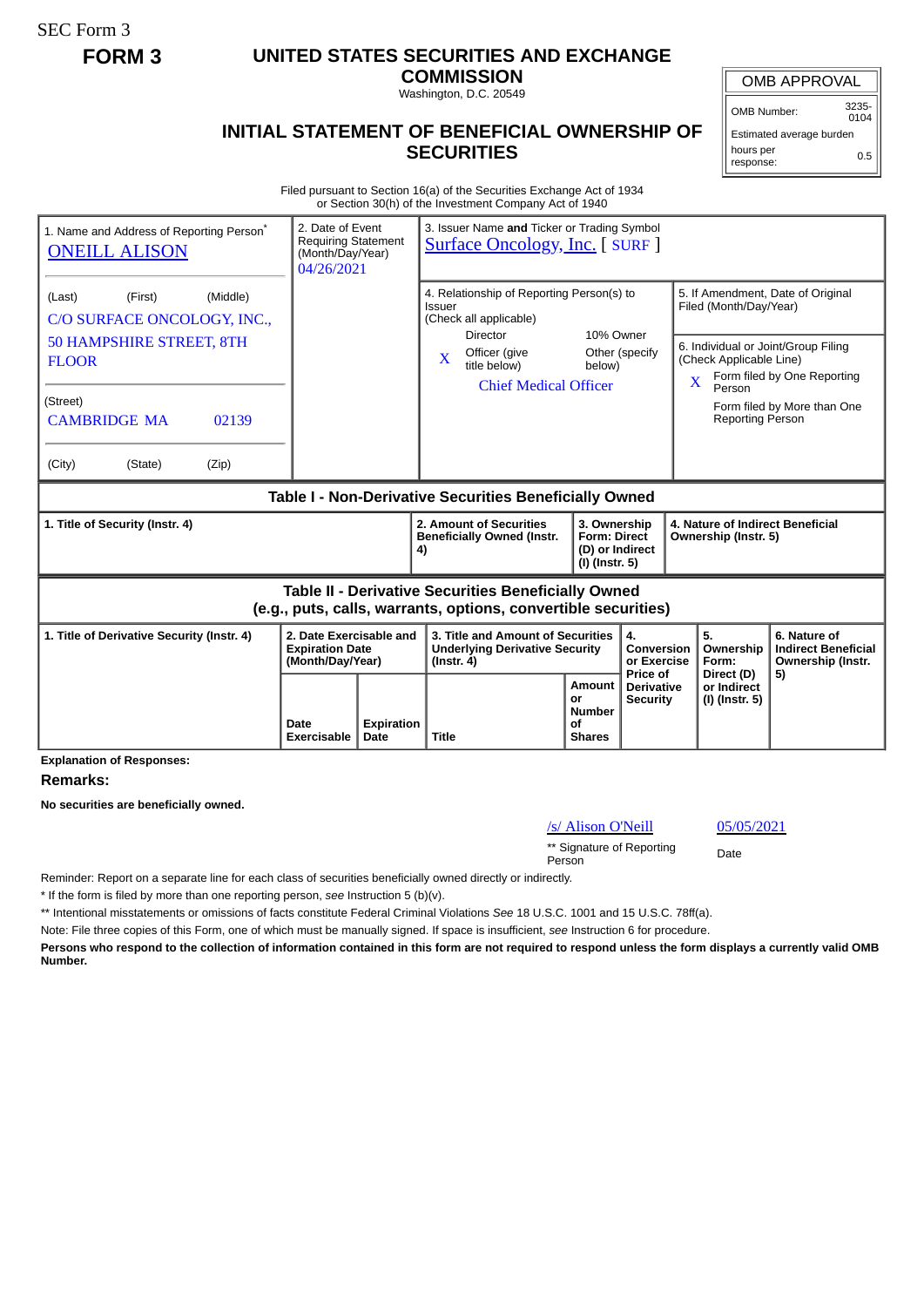Know all by these presents, that the undersigned hereby constitutes and appoints each of Robert Ross, Jessica Fees and Liisa Nogelo, signing singly, the undersigned's true and lawful attorney-in-fact to:

- (1) execute for and on behalf of the undersigned, in the undersigned's capacity as an officer and/or director of Surface Oncology, Inc. (the "Company"), (i) Form ID, including any attached documents, to effect the assignment of codes to the undersigned to be used in the transmission of information to the United States Securities and Exchange Commission using the EDGAR System, and (ii) Forms 3, 4 and 5 and amendments thereto in accordance with Section 16(a) of the Securities Exchange Act of 1934, as amended, and the rules thereunder;
- (2) do and perform any and all acts for and on behalf of the undersigned which may be necessary or desirable to complete and execute any such Form 3, 4 or 5 and amendments thereto and timely file such form with the United States Securities and Exchange Commission and any stock exchange or similar authority; and
- (3) take any other action of any type whatsoever in connection with the foregoing which, in the opinion of such attorney-in-fact, may be of benefit to, in the best interest of, or legally required by, the undersigned, it being understood that the documents executed by such attorney-in-fact on behalf of the undersigned pursuant to this Power of Attorney shall be in such form and shall contain such terms and conditions as such attorney-in-fact may approve in such attorney-in fact's discretion.

 The undersigned hereby grants to each such attorney-in-fact full power and authority to do and perform any and every act and thing whatsoever requisite, necessary, or proper to be done in the exercise of any of the rights and powers herein granted, as fully to all intents and purposes as the undersigned might or could do if personally present, with full power of substitution or revocation, hereby ratifying and confirming all that such attorney-in-fact, or such attorney-in-fact's substitute or substitutes, shall lawfully do or cause to be done by virtue of this Power of Attorney and the rights and powers herein granted. The undersigned acknowledges that the foregoing attorneys-in-fact, in serving in such capacity at the request of the undersigned, are not assuming, nor is the Company assuming, any of the undersigned's responsibilities to comply with Section 16 of the Securities Exchange Act of 1934, as amended. The undersigned hereby agrees to indemnify the attorney-in- fact and the Company from and against any demand, damage, loss, cost or expense arising from any false or misleading information provided by the undersigned to the attorney-in-fact.

 This Power of Attorney shall remain in full force and effect until the undersigned is no longer required to file Forms 3, 4 and 5 with respect to the undersigned's holdings of and transactions in securities issued by the Company, unless earlier revoked by the undersigned in a signed writing delivered to the foregoing attorneys-in-fact. This Power of Attorney may be filed with the United States Securities and Exchange Commission as a confirming statement of the authority granted herein. This Power of Attorney supersedes any prior power of attorney in connection with the undersigned's capacity as an officer and/or director of the Company. This Power of Attorney shall expire as to any individual attorney-in-fact if such attorney-in-fact ceases to be an executive officer of, or legal counsel to, the Company.

 IN WITNESS WHEREOF, the undersigned has caused this Power of Attorney to be executed as of April 26, 2021.

> /s/ Alison O'Neill ------------------------------------ Signature

> > Alison O'Neill